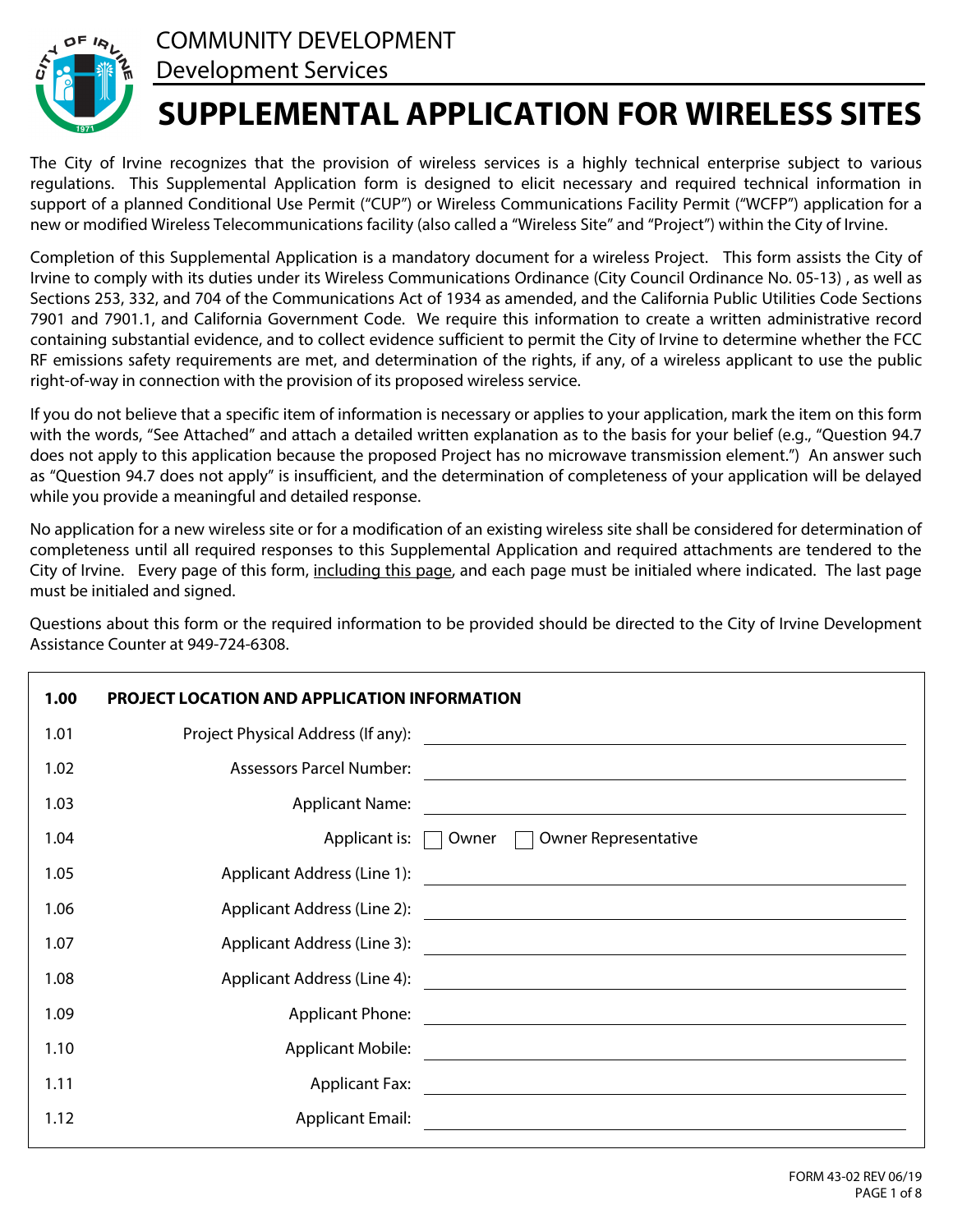| 1.13 | If Applicant is the Owner and the name and contact information above is the same, initial here<br>and<br>then proceed to 3.01.                                                                                                                                                                                                                                             |  |  |  |
|------|----------------------------------------------------------------------------------------------------------------------------------------------------------------------------------------------------------------------------------------------------------------------------------------------------------------------------------------------------------------------------|--|--|--|
| 2.00 | <b>PROJECT OWNER INFORMATION</b>                                                                                                                                                                                                                                                                                                                                           |  |  |  |
| 2.01 | Disclose the Name and Address of all Project Owners, and attach a letter of agency appointing the Applicant as<br>representative of the Project Owners in connection with this application. Designate the letter of agency as<br>"Attachment 2.01."                                                                                                                        |  |  |  |
|      | Initial here _____________ to indicate that Attachment 2.01 is attached hereto.                                                                                                                                                                                                                                                                                            |  |  |  |
| 2.02 | Is the wireless service to be offered from this project subject to a California Public Utilities Commission<br>Certificate of Public Convenience and Need (CPCN)?                                                                                                                                                                                                          |  |  |  |
|      | YES<br><b>NO</b>                                                                                                                                                                                                                                                                                                                                                           |  |  |  |
| 2.03 | If the answer to 2.02 is YES, provide either a web site link to the complete CPCN decision at the California Public<br>Utilities Commission web site, or a true and complete copy of the CPCN decision and mark it as "Attachment<br>$2.02"$ .                                                                                                                             |  |  |  |
|      | Initial here to indicate that Attachment 2.02 is attached hereto.                                                                                                                                                                                                                                                                                                          |  |  |  |
| 3.00 | <b>FCC LICENSEE / FAA COMPLIANCE INFORMATION</b>                                                                                                                                                                                                                                                                                                                           |  |  |  |
| 3.01 | For each person/legal entity that will be using the wireless site, provide the information in Sections 3 and 4.<br>Copy these sections for each applicant if necessary.                                                                                                                                                                                                    |  |  |  |
| 3.02 | Disclose all of the FCC licenses call signs or Construction Permit identifications to permit the City of Irvine to<br>require an FCC license so indicate on the line, above.                                                                                                                                                                                               |  |  |  |
|      | Initial here to indicate that Attachment 3.02 is attached hereto.                                                                                                                                                                                                                                                                                                          |  |  |  |
| 3.03 | Licensee Name:                                                                                                                                                                                                                                                                                                                                                             |  |  |  |
| 3.04 | Licensee Address (Line 1):<br><u> 1989 - Johann Stoff, deutscher Stoff, der Stoff, der Stoff, der Stoff, der Stoff, der Stoff, der Stoff, der S</u>                                                                                                                                                                                                                        |  |  |  |
| 3.05 | Licensee Address (Line 2):                                                                                                                                                                                                                                                                                                                                                 |  |  |  |
| 3.06 | Licensee Phone:                                                                                                                                                                                                                                                                                                                                                            |  |  |  |
| 3.07 | Licensee Fax:<br><u> 1980 - Johann Barbara, martxa alemaniar amerikan a</u>                                                                                                                                                                                                                                                                                                |  |  |  |
| 3.08 | Licensee Contact Email:                                                                                                                                                                                                                                                                                                                                                    |  |  |  |
| 3.09 | Amateur Radio<br>Use of Facility (Check all that apply):<br>Microwave                                                                                                                                                                                                                                                                                                      |  |  |  |
|      | <b>Broadcast Radio</b><br>PCS Telephone<br><b>NOTICE:</b> Applicants not operating under their<br><b>Broadcast TV</b><br>Paging<br>own FCC license(s) must mark "Other" and<br>disclose all information required here for all<br>Cellular Telephone<br>Specialized Mobile Radio<br>entities that use the project.<br><b>Enhanced Specialized</b><br>Other:<br>Mobile Radio |  |  |  |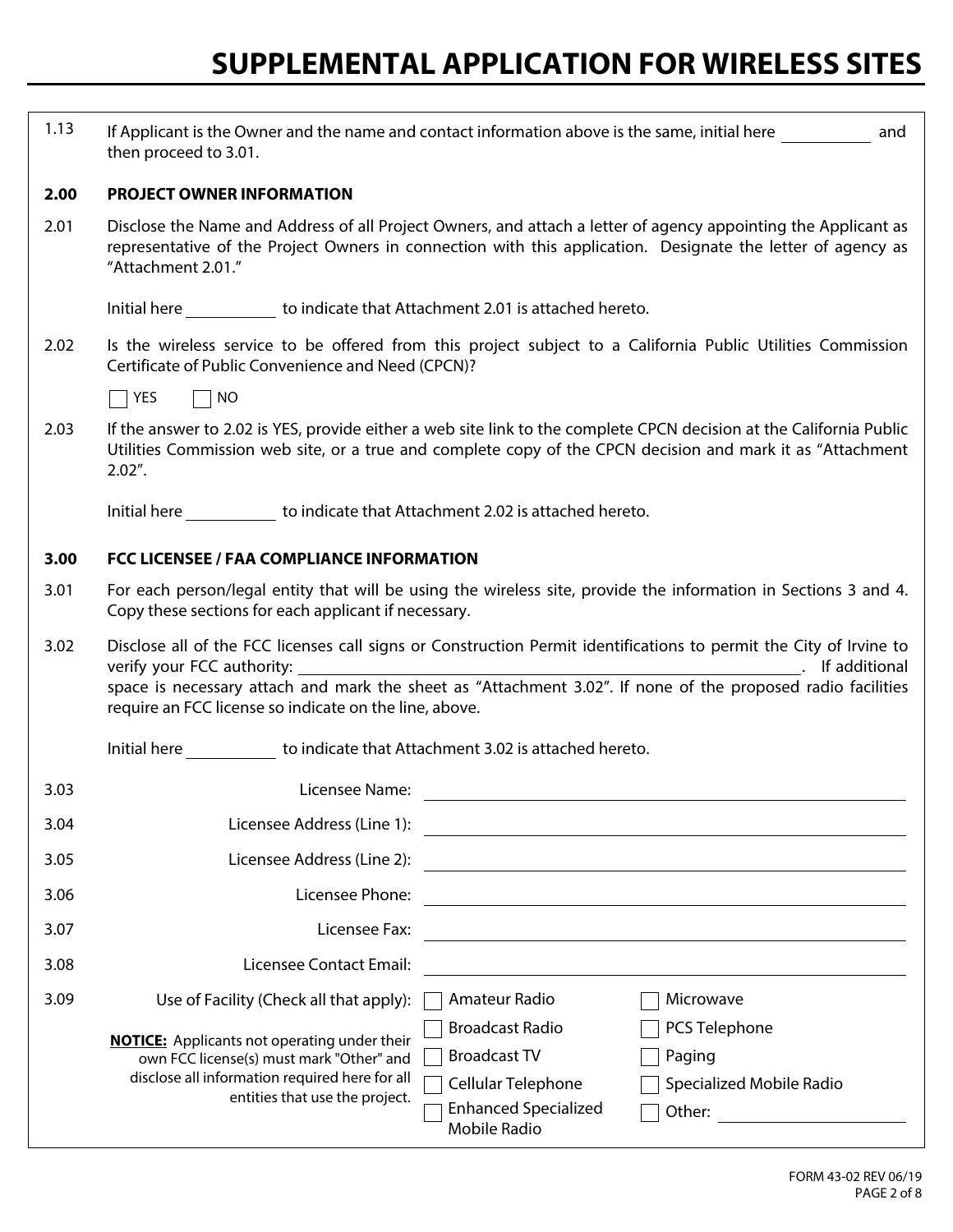| 3.10                                                                                                                                                                                                                                                                                                                               |                                                                                                                                                                                                                                                                                                                                                                                                                                                                                                                                          | Project Latitude and Longitude: N                                 |       |                   | W     |  |
|------------------------------------------------------------------------------------------------------------------------------------------------------------------------------------------------------------------------------------------------------------------------------------------------------------------------------------|------------------------------------------------------------------------------------------------------------------------------------------------------------------------------------------------------------------------------------------------------------------------------------------------------------------------------------------------------------------------------------------------------------------------------------------------------------------------------------------------------------------------------------------|-------------------------------------------------------------------|-------|-------------------|-------|--|
| 3.11                                                                                                                                                                                                                                                                                                                               |                                                                                                                                                                                                                                                                                                                                                                                                                                                                                                                                          | Specify DATUM Used Above:                                         | WGS84 | NAD <sub>23</sub> | NAD83 |  |
| 3.12                                                                                                                                                                                                                                                                                                                               |                                                                                                                                                                                                                                                                                                                                                                                                                                                                                                                                          | Project Maximum Height (ft. AGL):                                 |       |                   |       |  |
| 3.13                                                                                                                                                                                                                                                                                                                               |                                                                                                                                                                                                                                                                                                                                                                                                                                                                                                                                          | Bottom of<br>Lowest Transmitting Antenna (ft. AGL):               |       |                   |       |  |
| 3.14                                                                                                                                                                                                                                                                                                                               |                                                                                                                                                                                                                                                                                                                                                                                                                                                                                                                                          | Radiation Center of the<br>Lowest Transmitting Antenna (ft. AGL): |       |                   |       |  |
| 3.15                                                                                                                                                                                                                                                                                                                               | For each licensee, and for each radio service, complete and attach a separate two page "Appendix A" form from<br>"A Local Government Official's Guide to Transmitting Antenna RF Emission Safety: Rules, Procedures, and<br>Practical Guidance" available by download directly from the FCC at fcc.gov/oet/rfsafety.                                                                                                                                                                                                                     |                                                                   |       |                   |       |  |
|                                                                                                                                                                                                                                                                                                                                    | DAS providers must provide an Appendix A form completed by each wireless carrier or wireless service provider<br>to be transmitted through the Project at each wireless site. Appendix A forms completed by the DAS provider<br>are unacceptable if they are not the FCC licensee for the particular wireless service transmitted through the site.                                                                                                                                                                                      |                                                                   |       |                   |       |  |
| For consistency purposes, all Appendix A forms submitted must use effective radiated power (ERP) units of<br>measure (do not effective isotropic radiated power (EIRP)). To verify your understanding of this requirement,<br>you must append the letters "ERP" following each wattage listing in each Appendix A form you submit. |                                                                                                                                                                                                                                                                                                                                                                                                                                                                                                                                          |                                                                   |       |                   |       |  |
|                                                                                                                                                                                                                                                                                                                                    | Designate all completed two page forms as "Attachment 3.15". Depending on the information provided in<br>Attachment 3.15, additional RF safety disclosure information may be required by the City of Irvine to permit a<br>positive determination of compliance with FCC OET Bulletin 65 requirements. In addition to the LSGAC form(s)<br>which you must submit, you may also submit any additional RF safety compliance information or report(s).<br>Designate any additional RF safety compliance information as "Attachment 3.15-A". |                                                                   |       |                   |       |  |
|                                                                                                                                                                                                                                                                                                                                    | Initial here                                                                                                                                                                                                                                                                                                                                                                                                                                                                                                                             | to indicate that Attachment 3.15 is attached hereto.              |       |                   |       |  |
|                                                                                                                                                                                                                                                                                                                                    | Initial here                                                                                                                                                                                                                                                                                                                                                                                                                                                                                                                             | to indicate that Attachment 3.15-A is attached hereto.            |       |                   |       |  |
| 3.16                                                                                                                                                                                                                                                                                                                               | Considering your response in Attachment 3.15, above, and any other identifiable RF emitters that FCC OET<br>Bulletin 65 requires be evaluated in connection with this Project, are all portions of this Project cumulatively<br>"categorically excluded" under FCC OET 65 requirements?                                                                                                                                                                                                                                                  |                                                                   |       |                   |       |  |
|                                                                                                                                                                                                                                                                                                                                    | $\top$ YES<br><b>NO</b>                                                                                                                                                                                                                                                                                                                                                                                                                                                                                                                  |                                                                   |       |                   |       |  |
| 3.17                                                                                                                                                                                                                                                                                                                               | Does this Project require the Applicant to file an FAA Form 7460 or other documentation under Federal Aviation<br>Regulation Part 77.13 et seq, or under the FCC rules?                                                                                                                                                                                                                                                                                                                                                                  |                                                                   |       |                   |       |  |
|                                                                                                                                                                                                                                                                                                                                    | <b>NO</b><br>YES                                                                                                                                                                                                                                                                                                                                                                                                                                                                                                                         |                                                                   |       |                   |       |  |
| 3.18                                                                                                                                                                                                                                                                                                                               | If the answer to 3.17 is NO proceed to 4.00.                                                                                                                                                                                                                                                                                                                                                                                                                                                                                             |                                                                   |       |                   |       |  |
| 3.19                                                                                                                                                                                                                                                                                                                               | Attach complete copies of all required FAA/FCC forms including all attachments and exhibits thereto, including<br>without limitation FAA Form 7460. Designate this attachment, "Attachment 3.21".                                                                                                                                                                                                                                                                                                                                        |                                                                   |       |                   |       |  |
|                                                                                                                                                                                                                                                                                                                                    | Initial here <b>contract that Attachment 3.21</b> is attached hereto.                                                                                                                                                                                                                                                                                                                                                                                                                                                                    |                                                                   |       |                   |       |  |
|                                                                                                                                                                                                                                                                                                                                    |                                                                                                                                                                                                                                                                                                                                                                                                                                                                                                                                          |                                                                   |       |                   |       |  |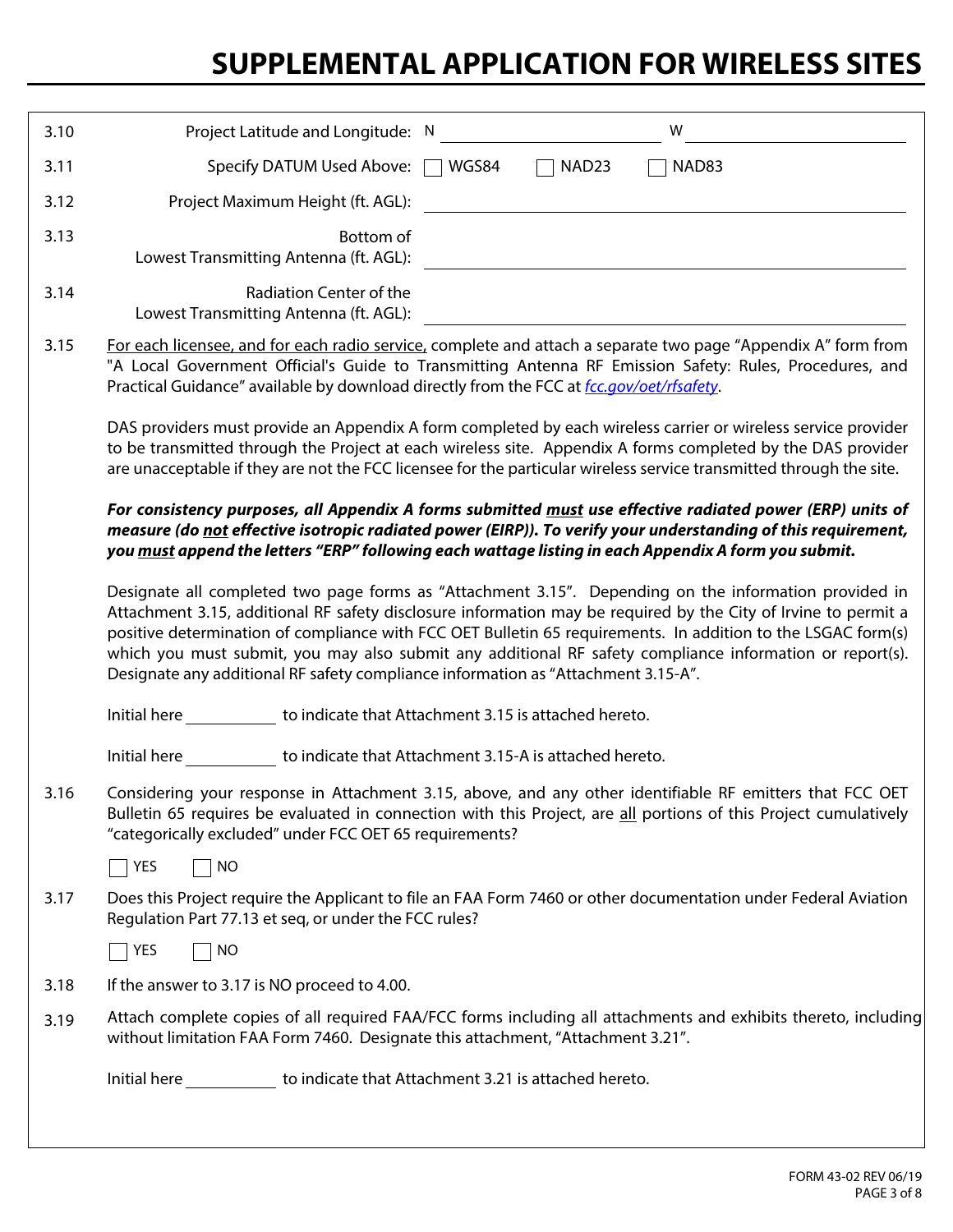| 4.00 | <b>PROJECT PURPOSE</b>                                                                                                                                                                                                                                                                                                                         |  |  |  |
|------|------------------------------------------------------------------------------------------------------------------------------------------------------------------------------------------------------------------------------------------------------------------------------------------------------------------------------------------------|--|--|--|
| 4.01 | Indicate the Dominant Purpose of the Project (Check only one):                                                                                                                                                                                                                                                                                 |  |  |  |
|      | Add network capacity without adding substantial new RF coverage area                                                                                                                                                                                                                                                                           |  |  |  |
|      | Increase the existing RF signal level in an existing coverage area                                                                                                                                                                                                                                                                             |  |  |  |
|      | Provide significant new radio frequency coverage in an area not already served by existing radio frequency<br>coverage                                                                                                                                                                                                                         |  |  |  |
|      | Other                                                                                                                                                                                                                                                                                                                                          |  |  |  |
| 4.02 | If the answer to 4.01 is NOT "Other" proceed to 4.10.                                                                                                                                                                                                                                                                                          |  |  |  |
| 4.03 | Attach a written statement fully and expansively describing the "Other" dominant purpose of this Project.<br>Designate this attachment, "Attachment 4.03".                                                                                                                                                                                     |  |  |  |
|      | Initial here <b><i>Laborance indicate that Attachment 4.03</i></b> is attached hereto                                                                                                                                                                                                                                                          |  |  |  |
| 4.10 | If any portion of the project is to utilize radio spectrum that does not require an FCC license, identify in detail the<br>portions of the project that used unlicensed spectrum.                                                                                                                                                              |  |  |  |
|      | Designate this attachment, "Attachment 4.10".                                                                                                                                                                                                                                                                                                  |  |  |  |
|      | Initial here to indicate that Attachment 4.10 is attached hereto.                                                                                                                                                                                                                                                                              |  |  |  |
| 5.00 | <b>BUILD-OUT REQUIREMENTS</b>                                                                                                                                                                                                                                                                                                                  |  |  |  |
| 5.01 | Do any of radio services identified in 3.09 above require the licensee to provide specific radio frequency/<br>population build-out coverage pursuant to the underlying FCC license?                                                                                                                                                           |  |  |  |
|      | <b>NO</b><br>YES                                                                                                                                                                                                                                                                                                                               |  |  |  |
| 5.02 | If the answer to 5.01 is NO proceed to 6.00.                                                                                                                                                                                                                                                                                                   |  |  |  |
| 5.03 | Have all of the FCC build-out requirements as required by all licenses covering all radio services proposed at this<br>Project been met?                                                                                                                                                                                                       |  |  |  |
|      | YES<br>NO                                                                                                                                                                                                                                                                                                                                      |  |  |  |
| 5.04 | If the answer to 5.04 is YES proceed to 6.00.                                                                                                                                                                                                                                                                                                  |  |  |  |
| 5.05 | State by licensee call sign disclosed in Section 3.02 all remaining build-out requirements which have yet to be<br>met, and the known or estimated date when the remaining build-out requirements will be met.                                                                                                                                 |  |  |  |
|      | Designate this attachment "Attachment 5.05".                                                                                                                                                                                                                                                                                                   |  |  |  |
|      | Initial here to indicate that Attachment 5.05 is attached hereto.                                                                                                                                                                                                                                                                              |  |  |  |
| 6.00 | <b>RADIO FREQUENCY COVERAGE MAPS</b>                                                                                                                                                                                                                                                                                                           |  |  |  |
| 6.01 | Where a licensee intends to provide radio frequency geographic coverage to a defined area from the Project<br>(including but not limited to applicants in the broadcast, cellular, PCS, broadcast, ESMR/SMR categories, and<br>those marked "other" in Section 3.09 of this firm, the coverage maps and information requested in Section 6 are |  |  |  |

required attachments. All others proceed to 7.00.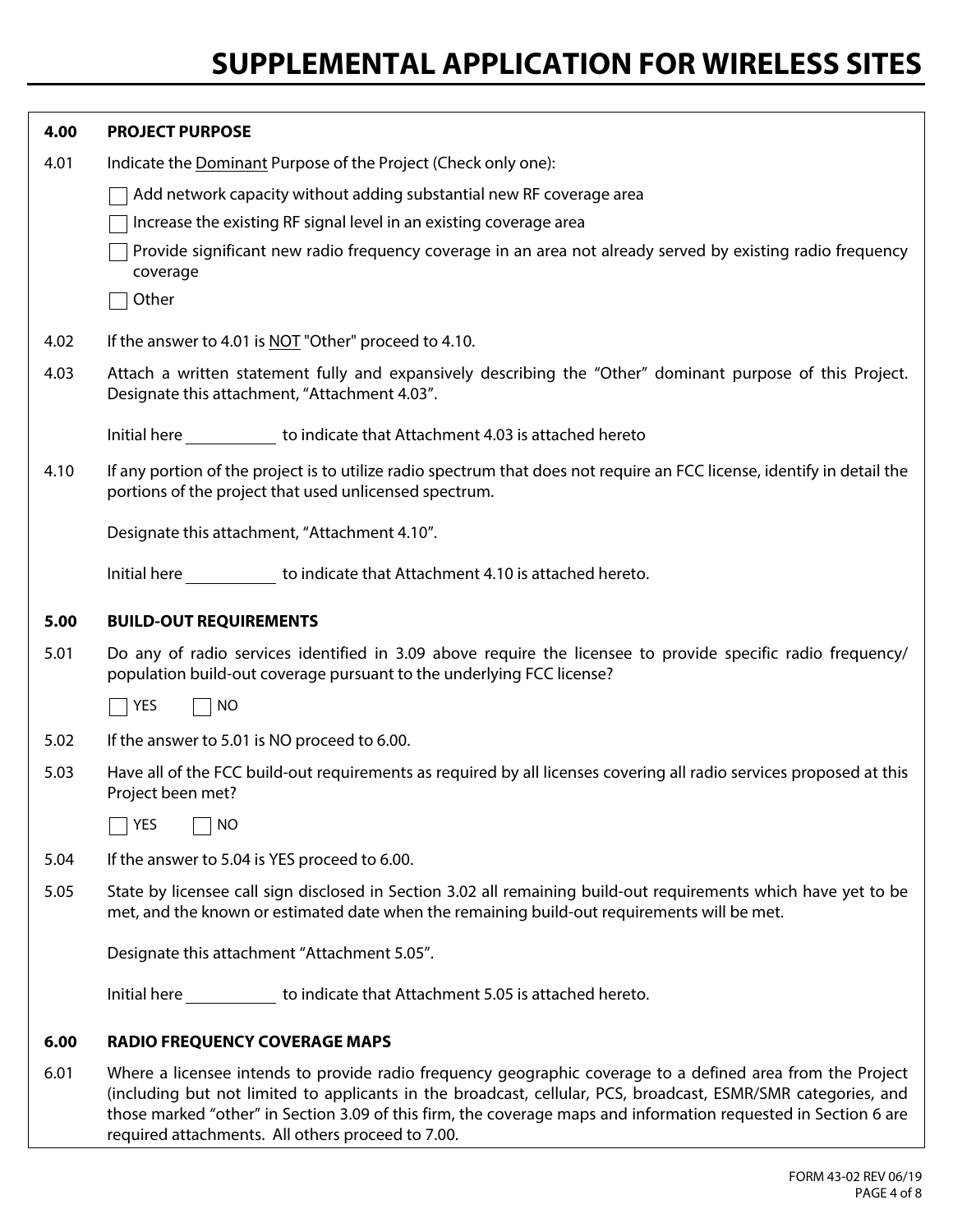Where a licensee intends to provide radio frequency geographic coverage to a defined area from the Project (including but not limited to applicants in the broadcast, cellular, PCS, broadcast, ESMR/SMR categories, and those marked "other" in Section 3.09 of this firm, the coverage maps and information requested in Section 6 are required attachments. All others proceed to 7.00.

For the coverage maps required here, the following mandatory requirements apply. Failure to adhere to these requirements may delay your application processing.

- 1. The size of each submitted map must be no smaller than 11" by 8.5". Each map must be of the same physical size and map area scale. Each map must use the same base map (i.e., same streets and legends shown on all).
- 2. If the FCC rules for any proposed radio service defines a minimum radio frequency signal level that level must be shown on the map in a color easily distinguishable from the base paper or transparency layer, and adequately identified by RF level and map color or gradient in the map legend. If no minimum signal level is defined by the FCC rules you must indicate that in the legend of each RF coverage map. You may show other RF signal level(s) on the map so long as they are adequately identified by objective RF level and map color or gradient in the map legend.
- 3. Where the City of Irvine reasonably determines that one or more submitted maps are inadequate, it reserved the right to request that one or more supplemental maps with greater or different detail be submitted.
- 6.02 Existing RF coverage within the City of Irvine on the same network, if any (if none, so state). This map should not depict any RF coverage to be provided by the Project. Designate this attachment "Attachment 6.02".

Initial here to indicate that Attachment 6.02 is attached hereto.

6.03 RF coverage to be provided by the Project. This map should not depict any RF coverage provided any other existing or proposed wireless sites. Designate this attachment "Attachment 6.03".

Initial here to indicate that Attachment 6.03 is attached hereto.

6.04 RF coverage to be provided by the Project and by other wireless sites on the same network should the Project site is activated. Designate this attachment "Attachment 6.04".

Initial here to indicate that Attachment 6.04 is attached hereto.

#### **7.00 PROJECT PHOTOGRAPHS AND PHOTO SIMULATIONS**

- 7.01 Where an Applicant proposes to construct or modify a wireless site, and the wireless site is visible from other residential properties, the Applicant shall submit photo simulations consistent with the following standards:
	- 1. Minimum size of each base photo and each photo simulation must be 10 inches by 8 inches (landscape orientation). Each base photo and matching photo simulation must be the same size. Single sheets of 11 x 8 <sup>1</sup>/<sub>2</sub> inches showing base photos and photo simulations on the same page are unacceptable.
	- 2. All elements of the Project as proposed by the Applicant which can be seen from any point at ground level, or from any level within or on buildings within 500 feet of the Project must be shown in one or more closein photo simulations (i.e., panel antennas, omnidirectional antennas, GPS antennas, antenna camouflage devices, cable trays; equipment cabinets; working lights; etc.).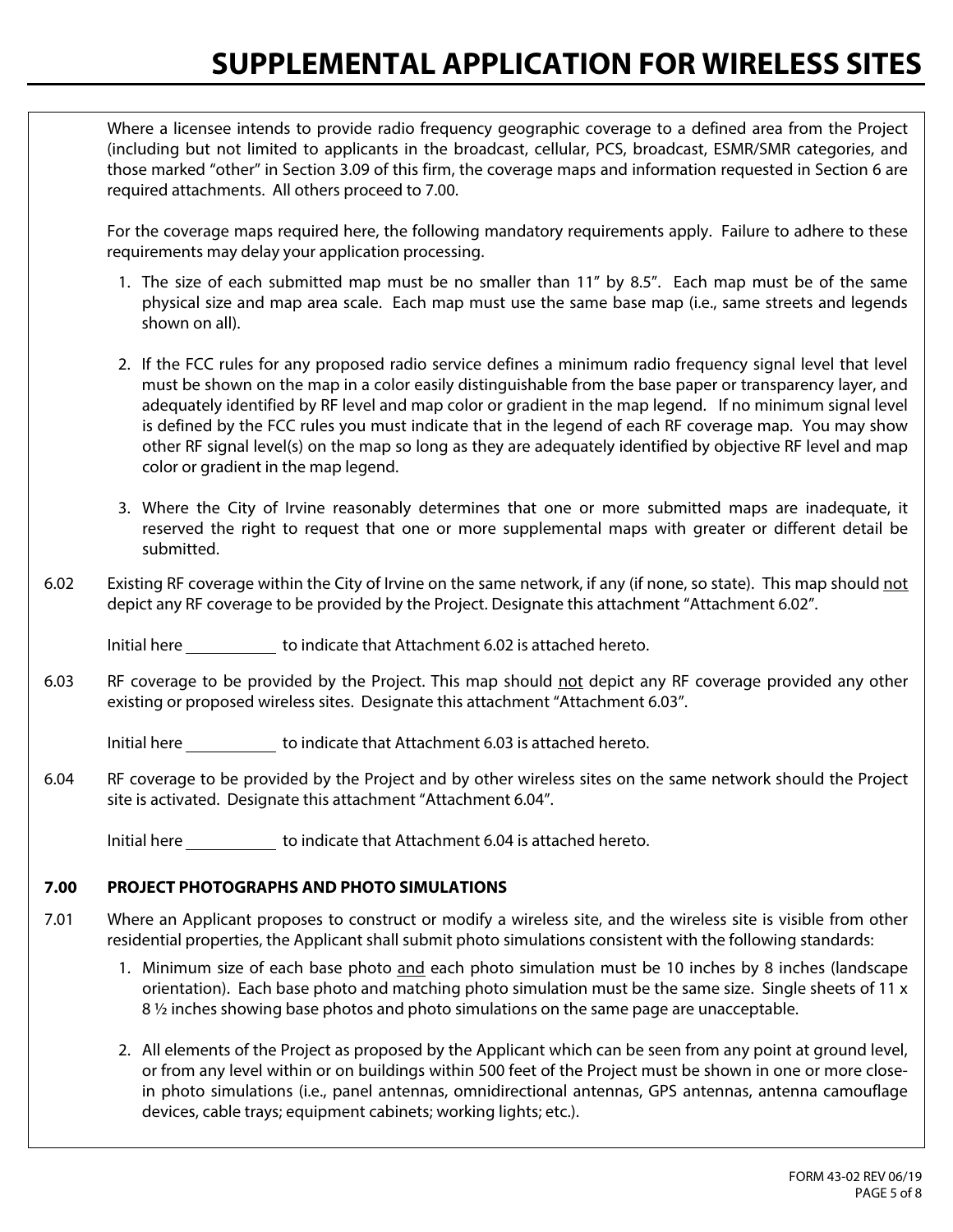3. The overall Project as proposed by the Applicant must be shown in three or more area photo simulations. Base photographs must, at a minimum, be taken from widely scattered positions of 120 degrees. A map detail showing each location where a photograph was taken, the proposed site, and the direction to the site from each photo location must be included. Base photographs taken from locations the have some physical feature obscuring the Project site, and the photo simulations associated with those same base photographs, are not acceptable.

Attach all base photographs and photo simulations to this application marked as Attachment 7.01.

The purpose of the photo simulations is to allow the City of Irvine to visualize the Project as completed, therefore the number of site photos, and photo simulations, and the actual or simulated camera location of these photos and photo simulations are subject to City of Irvine determination. The Applicant should submit photos and photo simulations consistent with these instructions, and be prepared to provide additional photos and photo simulations should they be requested by the City of Irvine.

Initial here to indicate that all of the photo simulations provided for Attachment 7.01 are reliable photographic representations of the Project proposed and to be built by the Applicant, and that the Applicant is aware that the City of Irvine will rely on the photo simulations provided in Attachment 7.01 when it considers approval of this Project.

#### **8.00 ALTERNATIVE CANDIDATE SITES**

- 8.01 For applicants in the broadcast, cellular, PCS, broadcast, ESMR/SMR categories (or DAS providers), and others as requested by the City of Irvine, the information requested in Section 8 is required. All others proceed to 9.00.
- 8.02 Has the Applicant or Owner or anyone working on behalf of the Applicant or Owner secured or attempted to secure any leases or lease-options or similar formal or informal agreements in connection with this Project for any sites other than the candidate site identified at 1.01/1.02?



8.03 If the answer to 8.02 is NO, proceed to 8.05.

8.04 Provide the physical address of each such other location, and provide an expansive technical explanation as to why each such other site was disfavored over the Project Site. Designate this attachment "Attachment 8.04".

Initial here to indicate that Attachment 8.04 is attached hereto.

8.05 Considering this proposed site, is it the one and only one location within or outside of the City of Irvine that can possibly meet the objectives of the Project?

 $\neg$  Yes  $\neg$  No

8.06 If the answer to 8.05 is NO, proceed to 9.00.

8.07 Provide a technically expansive and detailed explanation supported as required by comprehensive radio frequency data fully describing why the proposed site is the one is it the one and only one location within or without the City of Irvine that can possibly meet the radio frequency objectives of the Project. Explain, in exact and expansive technical detail, all of the objectives of this Project. Designate this attachment "Attachment 8.07".

Initial here to indicate that Attachment 8.07 is attached hereto.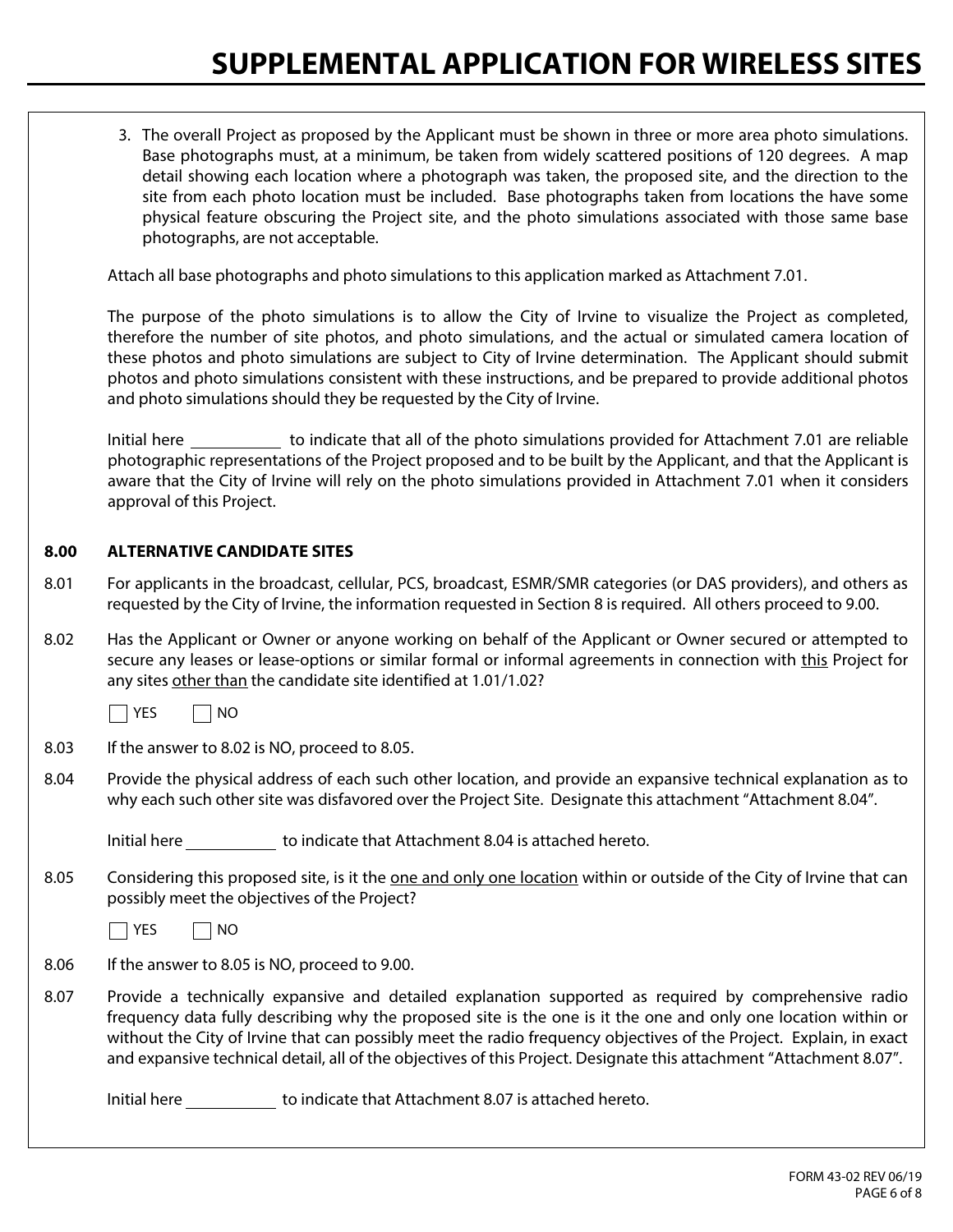| 9.00                                                                                                                                                                                                                                                                                                                                      | <b>IDENTIFICATION OF KEY PERSONS</b>                                                                                                                                                                                                                                      |                                                                                                                        |  |
|-------------------------------------------------------------------------------------------------------------------------------------------------------------------------------------------------------------------------------------------------------------------------------------------------------------------------------------------|---------------------------------------------------------------------------------------------------------------------------------------------------------------------------------------------------------------------------------------------------------------------------|------------------------------------------------------------------------------------------------------------------------|--|
| 9.01                                                                                                                                                                                                                                                                                                                                      | Identify by name, title, company affiliation, work address, telephone number and extension, and email address<br>the key person or persons most knowledgeable regarding this Project so that the City of Irvine may contact<br>them with questions regarding the Project: |                                                                                                                        |  |
| 9.02                                                                                                                                                                                                                                                                                                                                      | (1) Person responsible for the final site selection for the Project;                                                                                                                                                                                                      |                                                                                                                        |  |
| 9.03                                                                                                                                                                                                                                                                                                                                      | Name:                                                                                                                                                                                                                                                                     | <u> 1989 - Johann Stoff, deutscher Stoffen und der Stoffen und der Stoffen und der Stoffen und der Stoffen und der</u> |  |
| 9.04                                                                                                                                                                                                                                                                                                                                      | Title:                                                                                                                                                                                                                                                                    |                                                                                                                        |  |
| 9.05                                                                                                                                                                                                                                                                                                                                      | <b>Company Affiliation:</b>                                                                                                                                                                                                                                               | <u> 1980 - Andrea Stadt Britain, fransk politik (f. 1980)</u>                                                          |  |
| 9.06                                                                                                                                                                                                                                                                                                                                      | <b>Work Address:</b>                                                                                                                                                                                                                                                      | <u> 1980 - Andrea Andrew Maria (h. 1980).</u>                                                                          |  |
| 9.07                                                                                                                                                                                                                                                                                                                                      |                                                                                                                                                                                                                                                                           |                                                                                                                        |  |
| 9.08                                                                                                                                                                                                                                                                                                                                      | Email:                                                                                                                                                                                                                                                                    | <u> 1989 - Johann Barbara, martxa alemaniar arg</u>                                                                    |  |
| 9.09                                                                                                                                                                                                                                                                                                                                      | (2) Person responsible for the radio frequency engineering of the Project;                                                                                                                                                                                                |                                                                                                                        |  |
| 9.10                                                                                                                                                                                                                                                                                                                                      | Name:                                                                                                                                                                                                                                                                     | <u> 1989 - Johann Barbara, martin amerikan basar dan basa dan basa dan basa dan basa dan basa dan basa dan basa</u>    |  |
| 9.11                                                                                                                                                                                                                                                                                                                                      | Title:                                                                                                                                                                                                                                                                    | <u> 1989 - Johann Barbara, martxa amerikan personal (h. 1989).</u>                                                     |  |
| 9.12                                                                                                                                                                                                                                                                                                                                      | <b>Company Affiliation:</b>                                                                                                                                                                                                                                               | <u> 1980 - Johann Stoff, deutscher Stoffen und der Stoffen und der Stoffen und der Stoffen und der Stoffen und der</u> |  |
| 9.13                                                                                                                                                                                                                                                                                                                                      | <b>Work Address:</b>                                                                                                                                                                                                                                                      | <u> Andreas Andreas Andreas Andreas Andreas Andreas Andreas Andreas Andreas Andreas Andreas Andreas Andreas Andr</u>   |  |
| 9.14                                                                                                                                                                                                                                                                                                                                      | Phone/Extension:                                                                                                                                                                                                                                                          | <u> Alexandria de la contrada de la contrada de la contrada de la contrada de la contrada de la contrada de la c</u>   |  |
| 9.15                                                                                                                                                                                                                                                                                                                                      | Email:                                                                                                                                                                                                                                                                    | <u> 1989 - Johann Barbara, martxa alemaniar arg</u>                                                                    |  |
| 9.16                                                                                                                                                                                                                                                                                                                                      | (3) Person responsible for rejection of other candidate sites evaluated, if any;                                                                                                                                                                                          |                                                                                                                        |  |
| 9.17                                                                                                                                                                                                                                                                                                                                      | Name:                                                                                                                                                                                                                                                                     | <u> 1980 - Johann Barn, fransk politik (f. 1980)</u>                                                                   |  |
| 9.18                                                                                                                                                                                                                                                                                                                                      | Title:                                                                                                                                                                                                                                                                    | <u> 1989 - Johann Stein, marwolaethau a bhann an t-Amhain ann an t-Amhain an t-Amhain an t-Amhain an t-Amhain an </u>  |  |
| 9.19                                                                                                                                                                                                                                                                                                                                      | <b>Company Affiliation:</b>                                                                                                                                                                                                                                               | <u> 1989 - Johann Stoff, deutscher Stoffen und der Stoffen und der Stoffen und der Stoffen und der Stoffen und der</u> |  |
| 9.20                                                                                                                                                                                                                                                                                                                                      | <b>Work Address:</b>                                                                                                                                                                                                                                                      |                                                                                                                        |  |
| 9.21                                                                                                                                                                                                                                                                                                                                      | Phone/Extension:                                                                                                                                                                                                                                                          | <u> 1980 - Johann Barbara, martxa alemaniar amerikan a</u>                                                             |  |
| 9.22                                                                                                                                                                                                                                                                                                                                      | Email:                                                                                                                                                                                                                                                                    |                                                                                                                        |  |
| If more than one person is/was involved in any of the three functions identified in this section, attach a separate<br>9.23<br>sheet providing the same information for each additional person, and identifying which function or functions<br>are/were performed by each additional person. Designate this attachment "Attachment 9.23". |                                                                                                                                                                                                                                                                           |                                                                                                                        |  |
|                                                                                                                                                                                                                                                                                                                                           |                                                                                                                                                                                                                                                                           | Initial here to indicate that the information above is complete and there is no Attachment 9.23, or                    |  |
|                                                                                                                                                                                                                                                                                                                                           | Initial here _____________ to indicate that Attachment 9.4 is attached hereto.                                                                                                                                                                                            |                                                                                                                        |  |